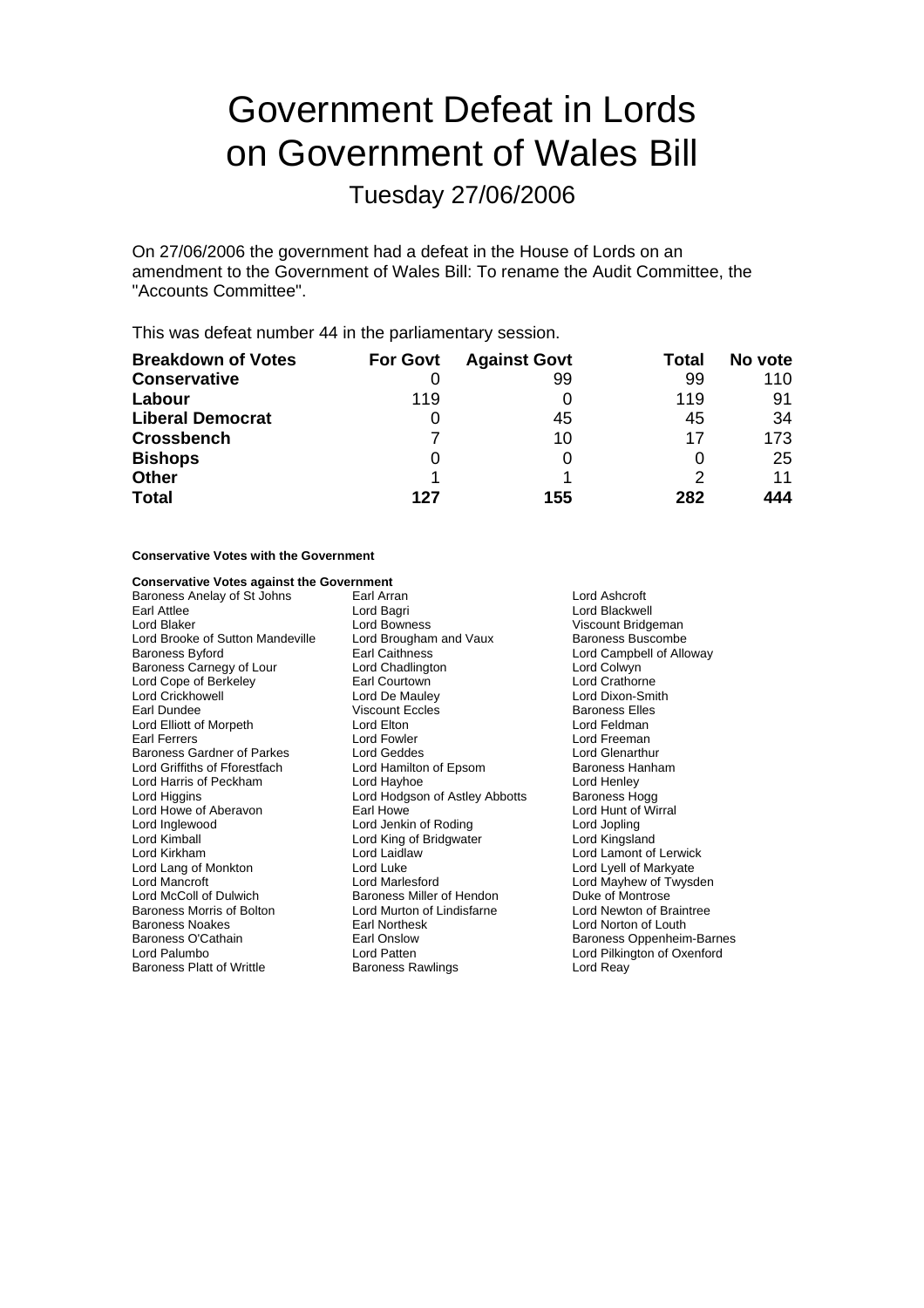Lord Wade of Chorlton

**Labour Votes with the Government** 

Lord Anderson of Swansea Baroness Andrews Baroness Andrews Lord Archer of Sandwell<br>Baroness Ashton of Upholland Lord Bach Cord Barnett Baroness Ashton of Upholland Lord Bach Lord Barnett Lord Bassam of Brighton **Lord Bhattacharyya** Baroness B<br>
Baroness Blackstone **Lord Borrie** Lord Bragg Baroness Blackstone<br>
Lord Brooke of Alverthorpe<br>
Lord Brookman Lord Brooke of Alverthorpe Lord Brookman Lord Campbell-Savours Lord Clarke of Hampstead Lord Corbett of Castle Vale **Baroness Crawley**<br> **Cord Davidson of Glen Clova** Lord Davies of Coity **Baroness Davies of Oldham** Lord Davidson of Glen Clova Lord Davies of Coity<br>
Baroness Dean of Thornton-le-Fylde Lord Donoughue Cord Drayson Baroness Dean of Thornton-le-Fylde Lord Dubs Lord Evans of Parkside Baroness Farrington of Ribbleton Lord Faulkner of Worcester **Find Team Lord Foulkes of Cumnock** Lord Fyfe of Fairfield<br>
Baroness Gale **Reserves** Lord Giddens<br>
Lord Giddens **Communisty Communisty Communisty** Baroness Gale **Baroness Colding**<br>
Lord Goldsmith **Baroness Colding**<br>
Lord Gordon of Strathblane **Baroness Goudie** Lord Grocott Lord Harris of Haringey Lord Harrison Lord Hart of Chilton **Lord Haskel Corporation**<br>
Baroness Henig **Baroness Hilton of Eggardon** Lord Hogg of Cumbernauld Baroness Henig Baroness Hilton of Eggardon Lord Hogg of Cumbernauld Baroness Hollis of Heigham Baroness Howells of St Davids Lord Howie of Troon Lord Hoyle Lord Hughes of Woodside Lord Hunt of Chesterton Lord King of West Bromwich Lord Lea of Crondall **Lord Leitch** Lord Leitch **Lord Lipsey** Baroness Lockwood **Lord Lofthouse of Pontefract** Lord Macdonald of Tradeston<br>
Lord Mackenzie of Framwellgate Lord MacKenzie of Culkein Lord Mason of Barnsley Lord Mackenzie of Framwellgate Lord MacKenzie of Culkein Lord Mason of Barnsl<br>Baroness Massey of Darwen Lord Maxton Culkein Baroness McDonagh Baroness Massey of Darwen Baroness McIntosh of Hudnall Lord McKenzie of Luton<br>
Baroness Morgan of Drefelin Lord Morgan Corporation Baroness Morgan of Huyton Baroness Morgan of Drefelin Lord Morgan Lord Defension Baroness Morgan Baroness Morgan Baroness Morg<br>
Lord Morris of Handsworth Lord Morris of Aberavon Baroness Nicol Lord Morris of Handsworth Lord Morris of Aberavon Baroness Nicol Lord O'Neill of Clackmannan Lord Pendry Cord Prys-Davies Baroness Quin<br>Baroness Ramsay of Cartvale Baroness Rendell of Babergh Baroness Rendell Ord Robertson of Port Ellen Baroness Ramsay of Cartvale Baroness Rendell Baroness Rendell Baroness Rendell Baroness Rendell Baroness Rendell Baroness Re Lord Rooker Lord Rosser Lord Rosser Lord Rowlands<br>
Baroness Royall of Blaisdon Lord Sawyer Lord Baroness Scotland Baroness Royall of Blaisdon Lord Sawyer Communication Baroness Scotland of Asthal<br>
Lord Samith of Leigh Lord Snape<br>
Lord Snape Viscount Simon **Nation Common Lord Show Common Common Common Common Common Common Common Common Common Common C**<br>Lord Soley Lord Solton Lord Salton Baroness Symons of Vernham Dean Baroness Taylor of Bolton Lord Taylor of Blackburn **B Lord Temple-Morris Baroness Thornton** Lord Truscott **Lord Tunnicliffe** Baroness Turner of Camden<br>
Lord Warner **Cammen Baroness Warwick of Undercliffe** Baroness Whitaker Lord Warner **Baroness Warwick of Undercliffe**<br>Baroness Wilkins **Baroness Wilkins** Lord Young of Norwood Green

Lord Renfrew of Kaimsthorn **Lord Roberts of Conwy** Baroness Seccombe<br>
Earl Selborne **Baroness** Sharples Earl Selborne **Lord Selsdon**<br>
Lord Shaw of Northstead Baroness Shephard of Northwold Lord Skelmersdale Baroness Shephard of Northwold Lord Tebbit Lord Trefgarne Communication Corporation Corporation Corporation Corporation Corporation Corporatio<br>
Lord Waddington Corporation Care Baroness Verma Viscount Ullswater **Baroness Verma** Communist Conductional Lord Waddington<br>The Baroness Wilcox<br>Lord Wakeham

Baroness Adams of Craigielea Lord Adonis **Baroness Amos** Baroness Amos Lord Christopher **Lord Clark of Windermere**<br>
Lord Clinton-Davis **Coles Lord Clark of Pimlico**<br>
Baroness Cohen of Pimlico Lord Gordon of Strathblane Baroness Gou<br>
Lord Harris of Haringey Baroness Goudie Baroness Howells of St Davids Exaroness Jay of Paddington **Baroness Jay of Paddington**<br>
Lord Kinnock **by Braunston** Lord Kirkhill Baroness Symons of Vernham Dean<br>Lord Temple-Morris Lord Young of Norwood Green

**Labour Votes against the Government**

**Liberal Democrat Votes with the Government**

**Liberal Democrat Votes against the Government** Lord Addington Lord Alliance Lord Avebury<br>
Raroness Barker Lord Corter Lord Cotter Lord Dholakia Baroness Barker Lord Cotter Lord Dykes<br>
Lord Dykes Communication Control Control Control Control Control Control Control Control Control Control Contr<br>
Lord Dykes Control Control Control Control Control Control Control Con

Baroness Falkner of Margravine